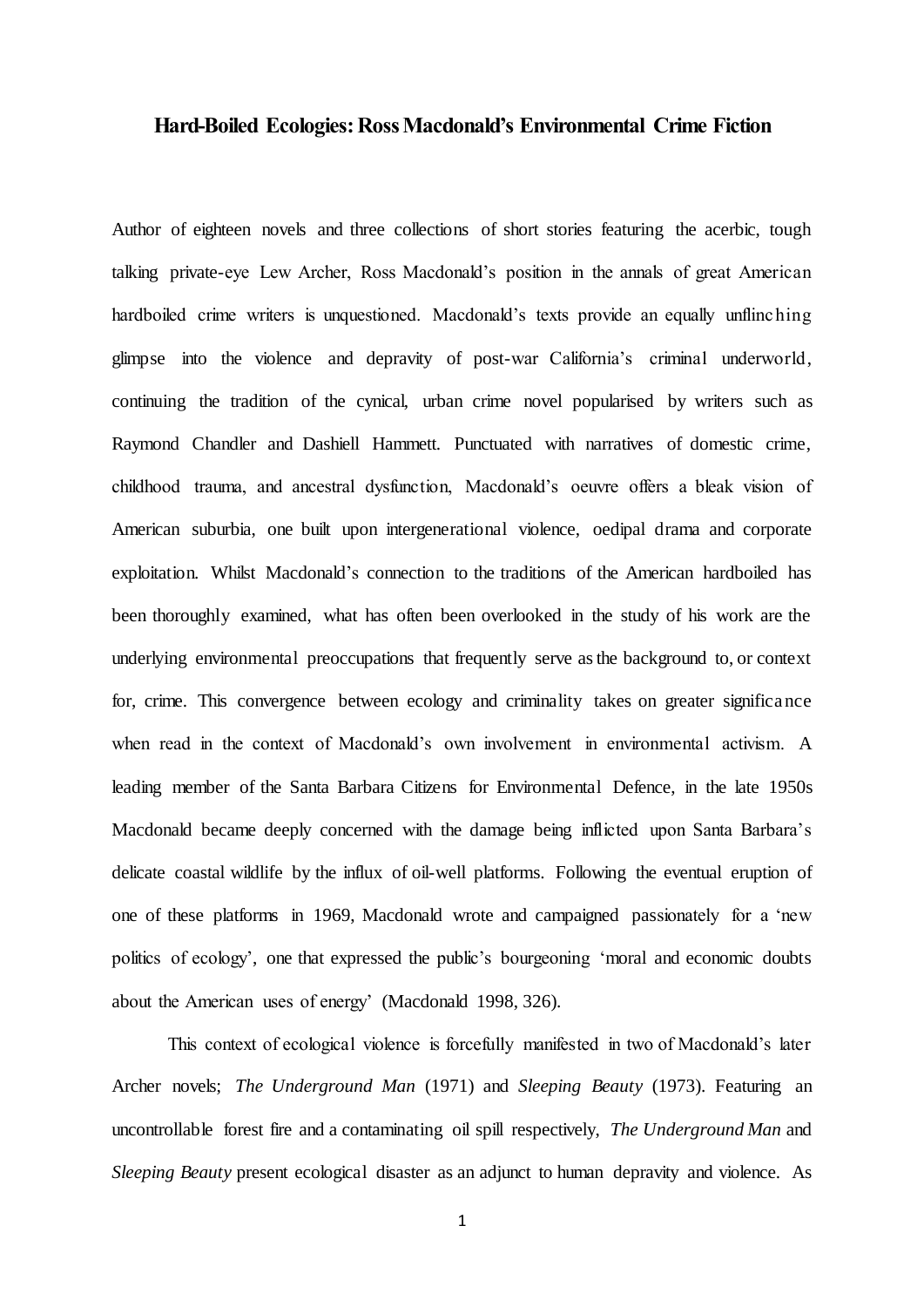such, this article argues that the damage and destruction inflicted upon the environment in these texts becomes symbiotically connected to the morally fraught social milieu of the city. Through the vehicle of the crime novel, Macdonald establishes a correlation between "nature and human nature", as 'the harm done to the fragile ecology' ultimately materialises as the "consequence of, and counterpart to, violations inflicted on other people" (Fine 2000, 132). This becomes most explicitly dramatised in the theme of spoiled innocence, specifically in the parallel Macdonald draws between the damage inflicted upon delicate ecologies by a combination of corporate greed and human irresponsibility and the harm exacted upon children by equally selfserving and negligent parents. Within this, Macdonald's work expresses a tension central to the American pastoral: the longing for an idyllic landscape that is always in the process of disappearing.

## **Pollution and Environment in the Hardboiled Crime Novel**

American crime fiction has a long tradition of presenting warped families and abhorrent criminal acts as a symptom of a broader pattern of cultural and environmental decline. In the decaying and adulterated urban setting, the hardboiled detective typically attempts to combat this entrenched and pernicious culture of corruption, even whilst it is perpetuated by the very institutions and mechanisms designed to eradicate it. Although ecocritical readings of hardboiled crime fiction are somewhat limited, many critics have acknowledged the genre's enduring preoccupation with ideas of pollution and contamination. The sprawling metropolis is frequently rendered as a "polluted wasteland", one that threatens to "poison and corrupt" anyone who walks its mean streets, even the private eye himself (Scaggs 2005, 70). Scaggs points to Dashiell Hammett's *Red Harvest* as a novel that prefigures this connection between crime, contamination and the urban environment. After being called to the aptly name Poisonville to investigate the murder of newspaper publisher Donald Willsson, the Continental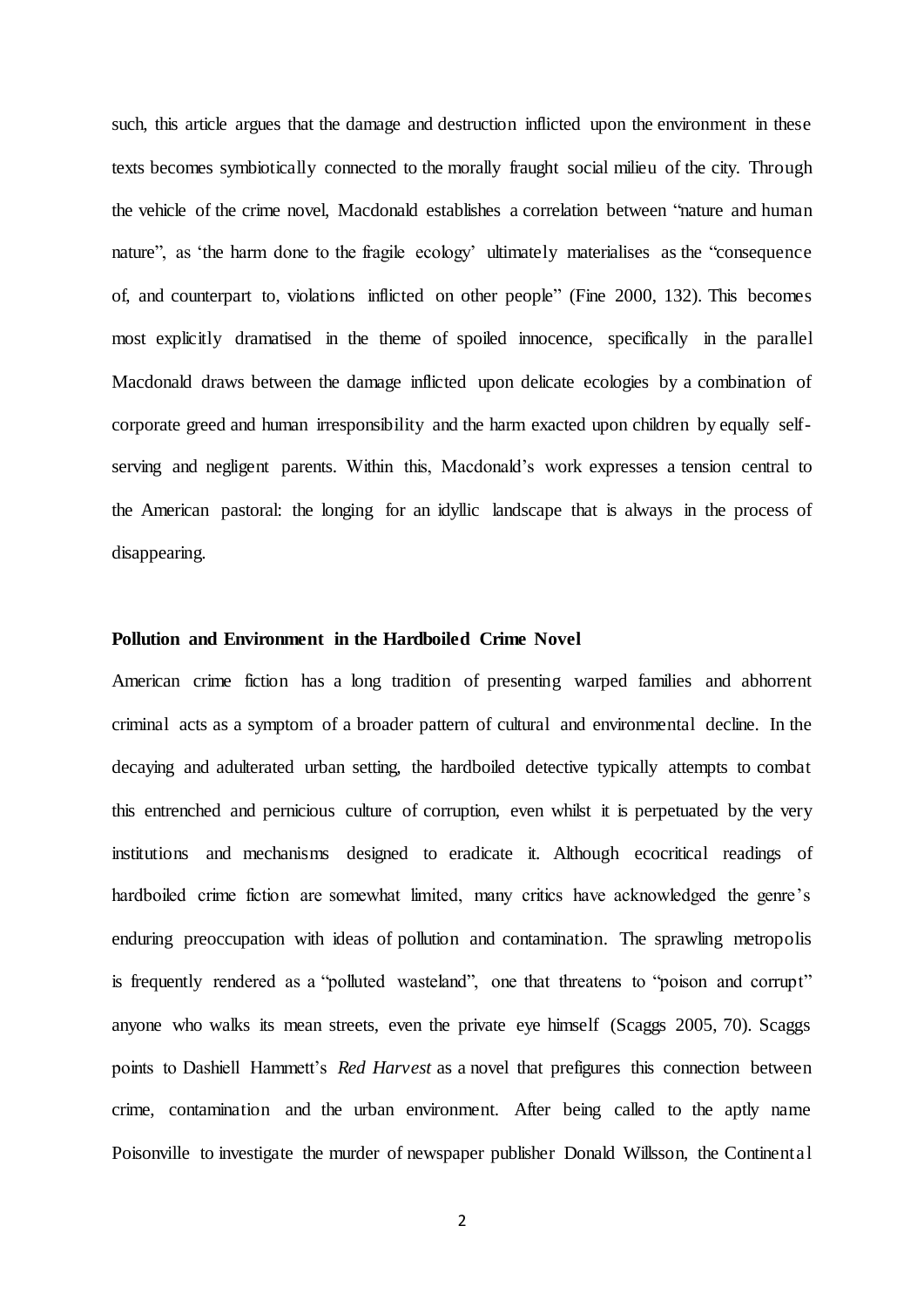Op begins to sense that he is being slowly soiled by the violence and depravity of the city. "It's this damned town", he tells Dinah Brand, 'Poisonville is right. It's poisoned me' (Hammett 2003, 156). As Scaggs suggests, the Continental Op's fears of infection appear vindicated when he awakens the next morning holding an ice pick, the sharp end of which has been plunged into the chest of the prostrate Dinah Brand.

Scaggs also cites Raymond Chandler's *The Big Sleep* as a text that exhibits similar anxieties about the polluted physical and moral topography of the city. As Marlowe gets drawn deeper into the sordid secrets of the Sternwood family, he too senses that he has become infected by the "nastiness" of the city (Chandler 2011, 250). Yet Chandler's novel also examines a larger union between environmental pollution and the fraught cultural landscape of Southern California, most obviously through General Sternwood's connection to the oil industry. There are several descriptions in the text of the decaying oil wells where the Sternwood's made their fortune, a rotten wasteland of "stagnant, oil-scummed water", "rusted metal" and sagging structures (237, 242). Located outside of the city, these images of corrosion and despoliation emphasise the text's examination of the connection between urban expansion, criminality and pastoral devastation. Sarah Trott focuses on several instances in Chandler's work which emphasise a stark conflict between the "pastoral and the urban", a tradition that she argues has captured the imagination of numerous American writers across genres (2016, 102). She perceives Marlowe's attempts to escape the "frenzied urban landscape" to the "peaceful pastoral" in *Lady in the Lake* and *Playback* as indicative of a broader "literary cry against the waves of dehumanizing modernity sweeping through the United states in the early twentieth century" (102).

In *The Lay of the Land*, Annette Kolodny describes this 'pastoral impulse' as something unique to the American consciousness, principally because the "entire process" of frontier expansion remains within "historical memory" (1975, 8). For Kolodny, this gives Americans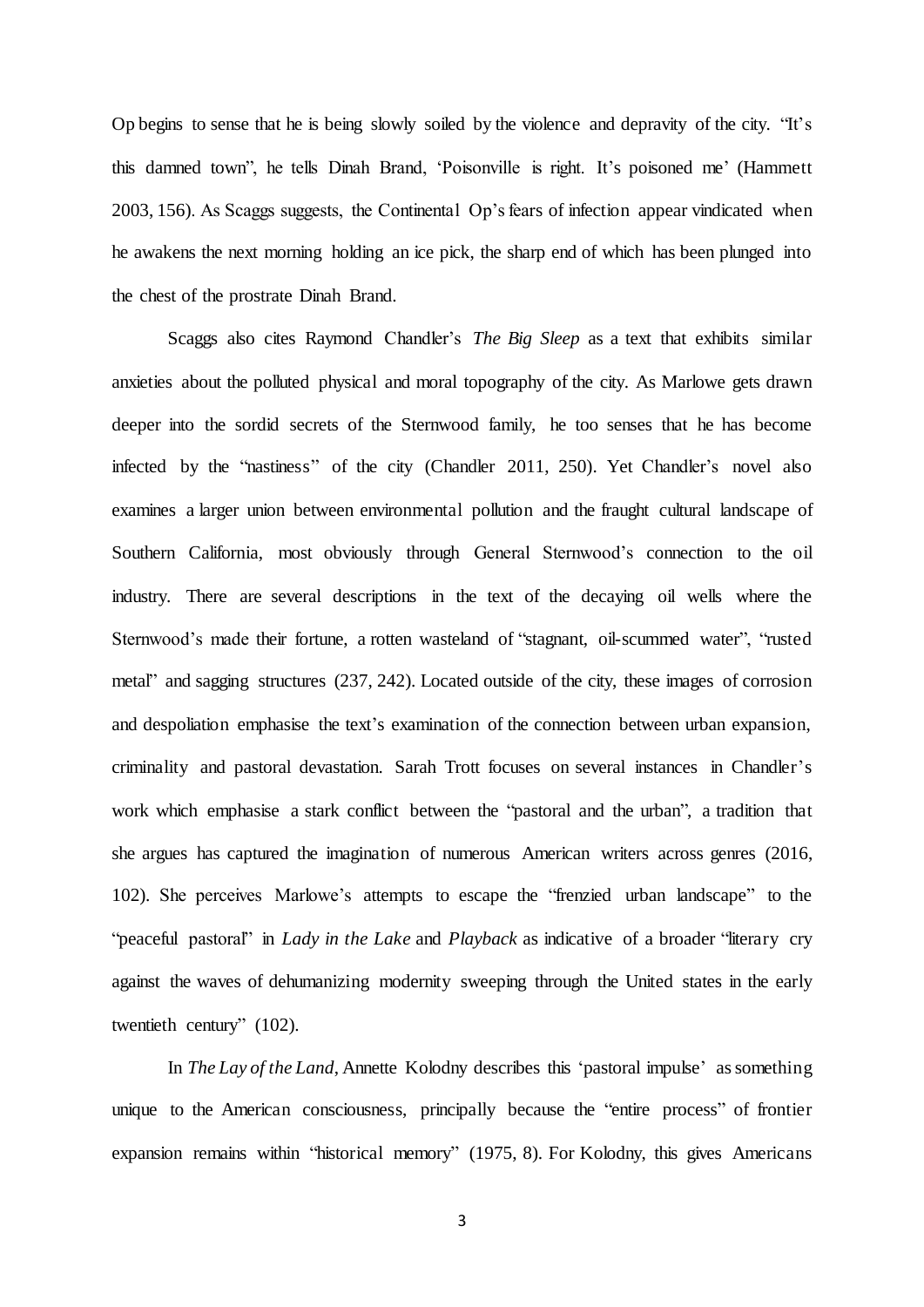the ability to "see themselves as the wilful exploiters of the very land that had once promised an escape from such necessities" (8). Thus, not only is the "pastoral impulse neither terminated or wholly repressed", but the entire "dream and its betrayal, and the consequent guilt and anger" remain potent and corrosive forces in the American psyche (8). The inherent tensions and ambiguities surrounding the "American pastoral"—I argue—are underexplored yet key facets in Macdonald's work and American hardboiled crime fiction more generally (Garrard 2012, 54). Both *The Underground Man* and *Sleeping Beauty* not only elucidate this tension between rapid industrial development and the pastoral myth, but also are inundated with characters who possess a profound sense of loss and guilt. This guilt – often manifested in the spoiled innocence of youth - becomes intimately intertwined with a broader corrosion of the pastoral idyll.

Indeed, the destructive effects of corporate consumption and environmental exploitation are recurring themes that can be traced throughout all the Archer novels. In multiple guises, Macdonald presents an urban topography saturated by a rigid and violent form of individualism, one that has a detrimental impact on the fragile balance of families, societies and ecosystems. As Robert Gale suggests, the overriding message of Macdonald's writings is "that greed damages the environment, corrupts legitimate commercial enterprises, and—worst of all—wrecks loving human relationships" (2002 xi). One need only look at the second Archer novel, *The Drowning Pool* (1950), to gauge the ultimate trajectory of his work. Prefiguring Macdonald's fixation with the stark disconnect between corporate power and environmental responsibility, *The Drowning Pool* revolves around the Pareco Oil Company's attempts to purchase the land of wealthy matriarch Olivia Slocum, whose rural estate sits on top of a lucrative oil reservoir. Despite pressure from her destitute and financially dependent son James, Olivia Slocum refuses to sell the property, seemingly due to the potentially damaging environmental consequences. In truth, Slocum's motives are more racially and aesthetically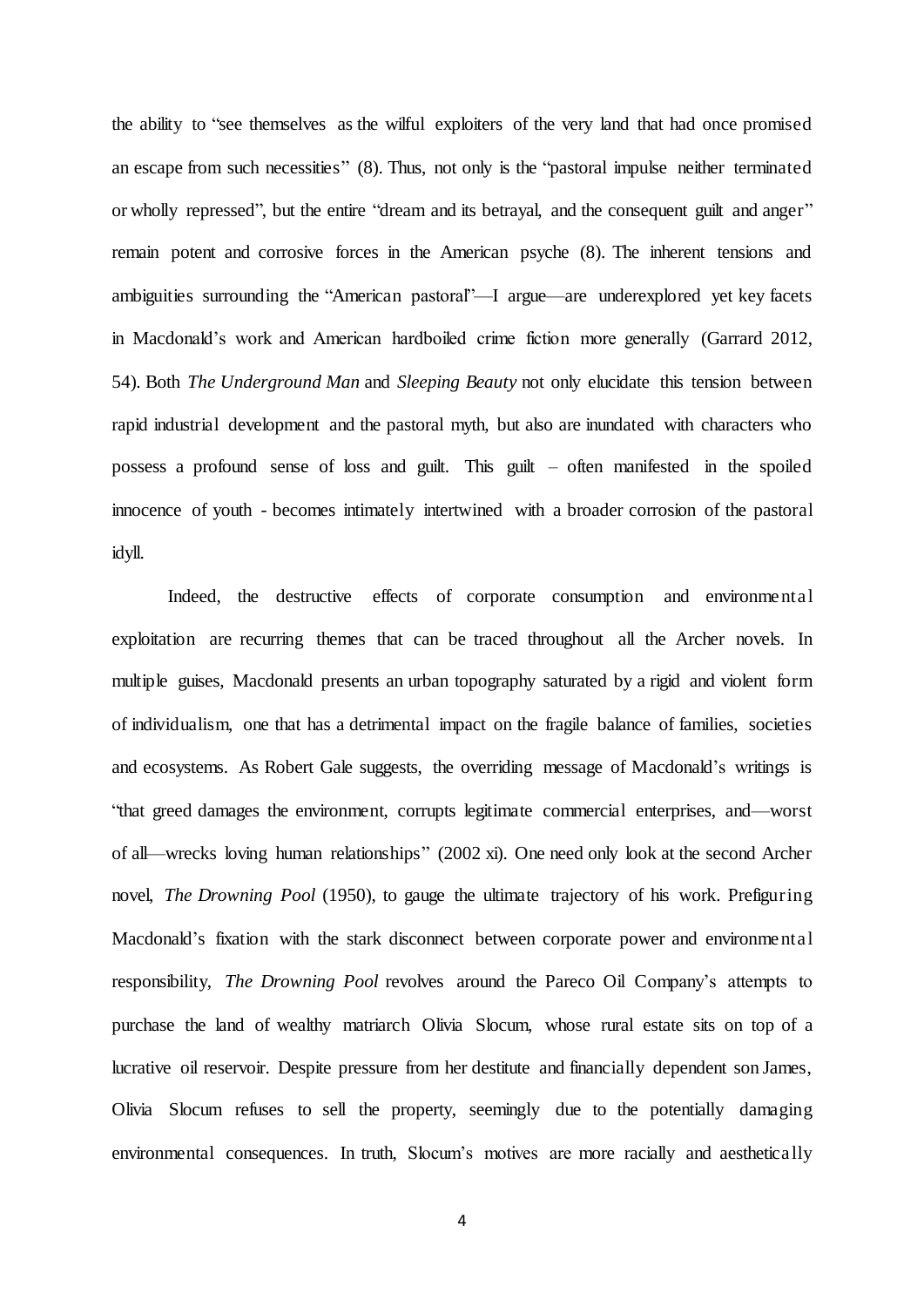driven than environmentally, as this feigned ecological concern disguises her real motive: "that of keeping out the Mexicans and dirty oil-crew workers who damage the town's prestige" (Weinkauf 1994, 87).

Although the Slocums' ultimate indifference towards environmental ethics becomes clear as the narrative progresses, Macdonald's own anxieties regarding the rapid devastation of post-war California's rural spaces are rendered palpable via Archer's potent description of Nopal Valley's desolate and festering landscape:

The oil wells from which the sulphur gas rose crowded the slopes on both sides of the town. I could see them from the highway as I drove in: the latticed triangles of the derricks where trees had grown, the oil-pumps nodding and clanking where cattle had grazed. Since 'thirty-nine or 'forty, when I had seen it last, the town had grown enormously, like a tumour. The main street had been transformed by glass brick, plastic, neon. (25)

Archer provides an almost post-apocalyptic vision of a decaying wasteland forged by the joint ventures of industrial expansion and land development. Broadening exponentially, the economic imperatives of capitalism are depicted as a destructive and cancerous growth, a "tumour" whose malignant tendrils metastasize violently across the rural landscape, devouring, destroying and leaving in their wake a barren wilderness of skeletal wildlife and acrid, carcinogenic smog. The city is the rotting corpse beneath the spectacle of glass brick and pulsating neon, the erstwhile natural entities of trees and cattle are erased and replaced by the polluted signs of an unstoppable and pervasive consumerism. Situated directly before Archer's first visit to the Slocum residence, there is an element of foreboding in this desolate image of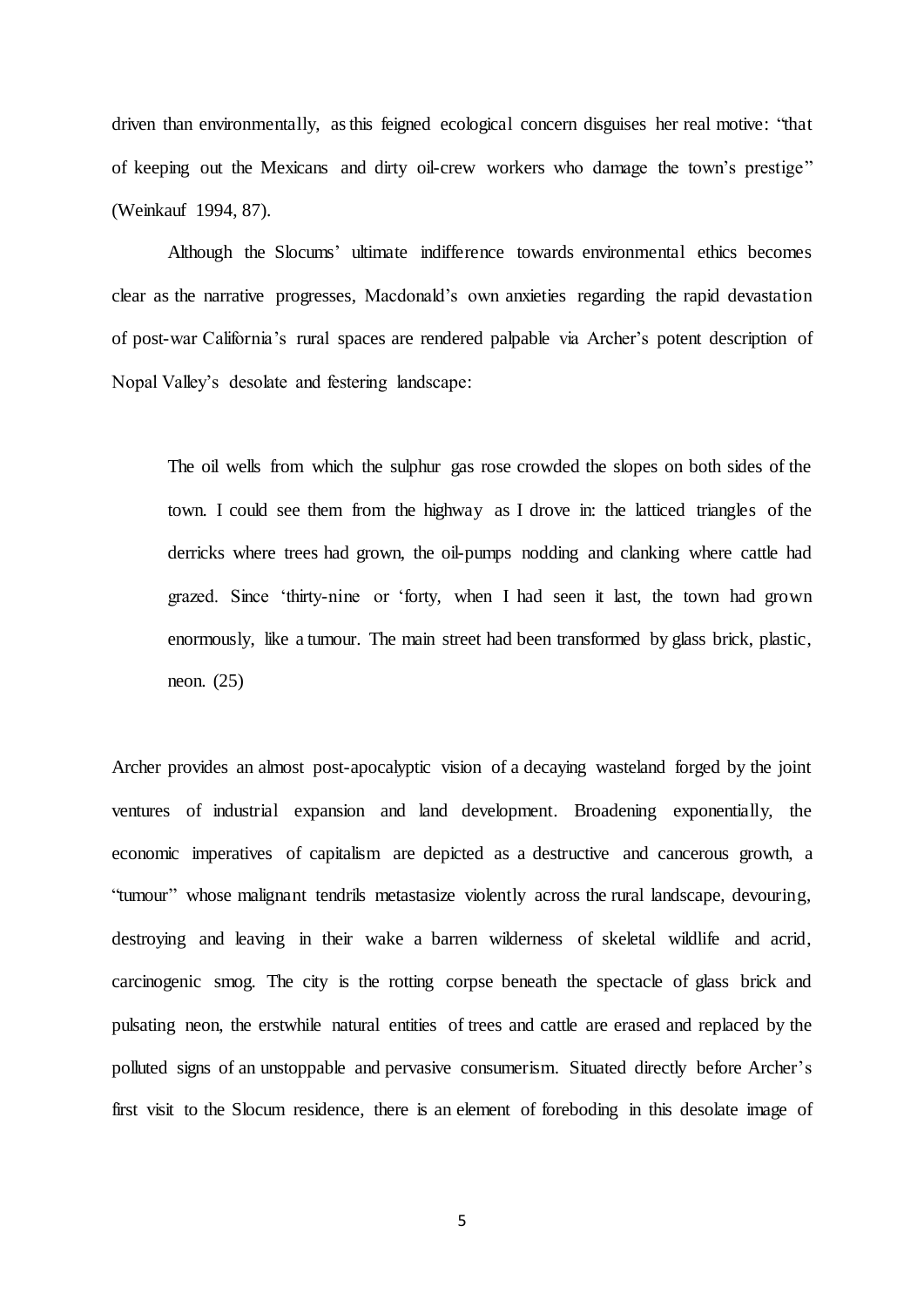ecological decline, one that is eventually mirrored in the equally contaminated dynamic of the family.

After Olivia Slocum is discovered drowned in her pool, Archer unearths a festering maelstrom of betrayal, dishonesty and murder, a plot that implicates three generations of the Slocum family and leaves two women dead. Like the poisoned and desolate topography of the city, by the denouement both "the family and the family place" have been equally and irreparably "corrupted" (Moore 2006, 262). The familial dynamic becomes inseparable from the corporate logic of the city, one that prioritises ruthless exploitation and greed over cooperation, community and coexistence. The moral thrust of *The Drowning Pool* becomes demonstrably clear, as it is the Slocum family's failure to "recognise and nurture" relationships, be they "ecological or familial in nature", that ultimately catalyses such widespread disaffection and death (Witschi 2014, 386). Outside of Olivia Slocum's murder, drowning proves a powerful central motif, signifying the family's symbolic submersion in bottomless depths of greed and deception. Yet water itself emerges a source of potential purification, an idyllic entity that cannot be tarnished by Southern California's toxic milieu. In a tranquil moment when Archer cleanses his befouled psyche in the "long blue space" of the Pacific Ocean, he takes solace in the incorruptibility of the water. Peering out at the "jerrybuilt beaches" and "superhighways" that have demolished and replaced "thousands of years of redwood growth", Archer still perceives the vast expanse of the ocean as impervious to the contamination of anthropogenic pollutants. Ruminating on the rapid devastation of Southern California's pastoral landscape, he hopefully asserts: "They couldn't touch the ocean. They poured their sewage into it, but it couldn't be tainted" (23).

This juxtaposition of California's stark yet waning physical beauty with its vacuous and violent social milieu is very much a reflection of Macdonald's own tempestuous and wavering relationship with his adopted Santa Barbara home. As pessimistic as Macdonald was about the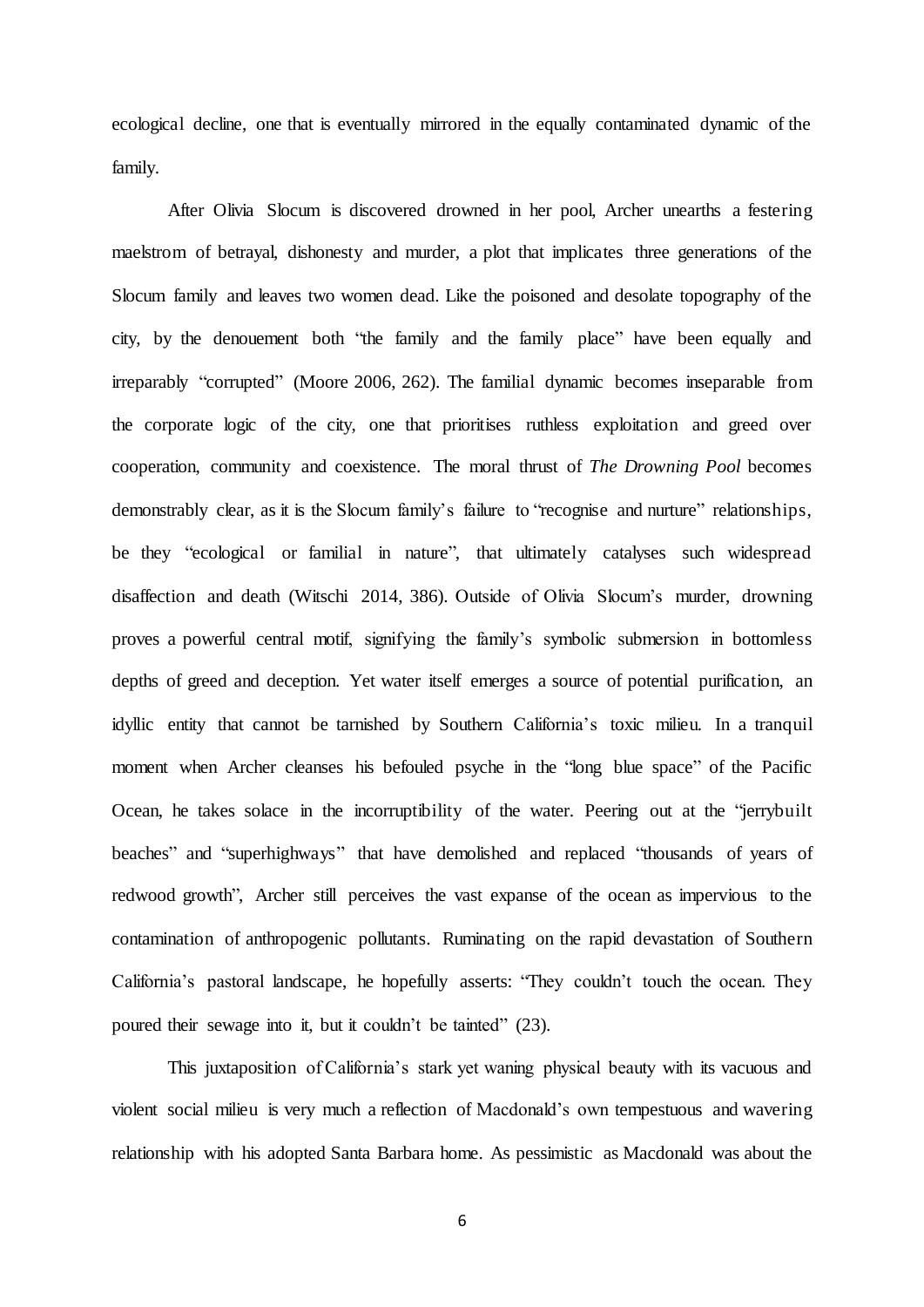Santa Barbara "cultural climate", he found a certain solace in its natural tranquillity and beauty, particularly the "mind calming, soul-cleansing sea" (Nolan 1999, 282). The erection of a number of Oil Well platforms off the Santa Barbara coast in the late 1950's was therefore a source of great irritation and concern for Macdonald. He was a frequent and vocal detractor, publicly denouncing Union Oil and the U.S. Department of Interior for conspiring to sanction illegal drilling in the channel without the requisite legal surveys and precautions.

His growing frustration at such blatant political disregard towards matters of conservation was further exacerbated in 1964, when Macdonald became heavily involved in a battle to prevent the building of a new road near the Los Padres National Forest. An avid bird watcher, Macdonald was particularly concerned about the habitat of the near extinct California condor. The woodland had previously acted as an unofficial sanctuary for the endangered bird and he feared that increased human intrusion would have a detrimental impact on its conservation. Macdonald campaigned avidly to prevent the proposed developments, imploring fellow writers and friends to speak out against what he perceived as a moral injustice (Nolan 1999, 241). Macdonald's protests began attracting considerable publicity, so much so that the U.S Forest Service eventually agreed to hold a public hearing to allow the people of Santa Barbara the chance to decide the future fate of the road, one that ended in stalemate and a delay of the plans.

If this could be considered a small victory for Macdonald, then any optimism he might have harboured about the emergence of a more environmentally cognisant industrial and political agenda was severely dented by the underwater eruption of Union Oil's Platform A in February 1969. Within a matter of days, millions of gallons of crude oil and noxious gases spewed into the ocean, thickening into a slick that stretched over 600 miles across the city's coastline. Swept on uncontrollably by tides and waves, the oil continued to flow for months, inflicting catastrophic damage on the channel's coastal wildlife. Causing the death of thousands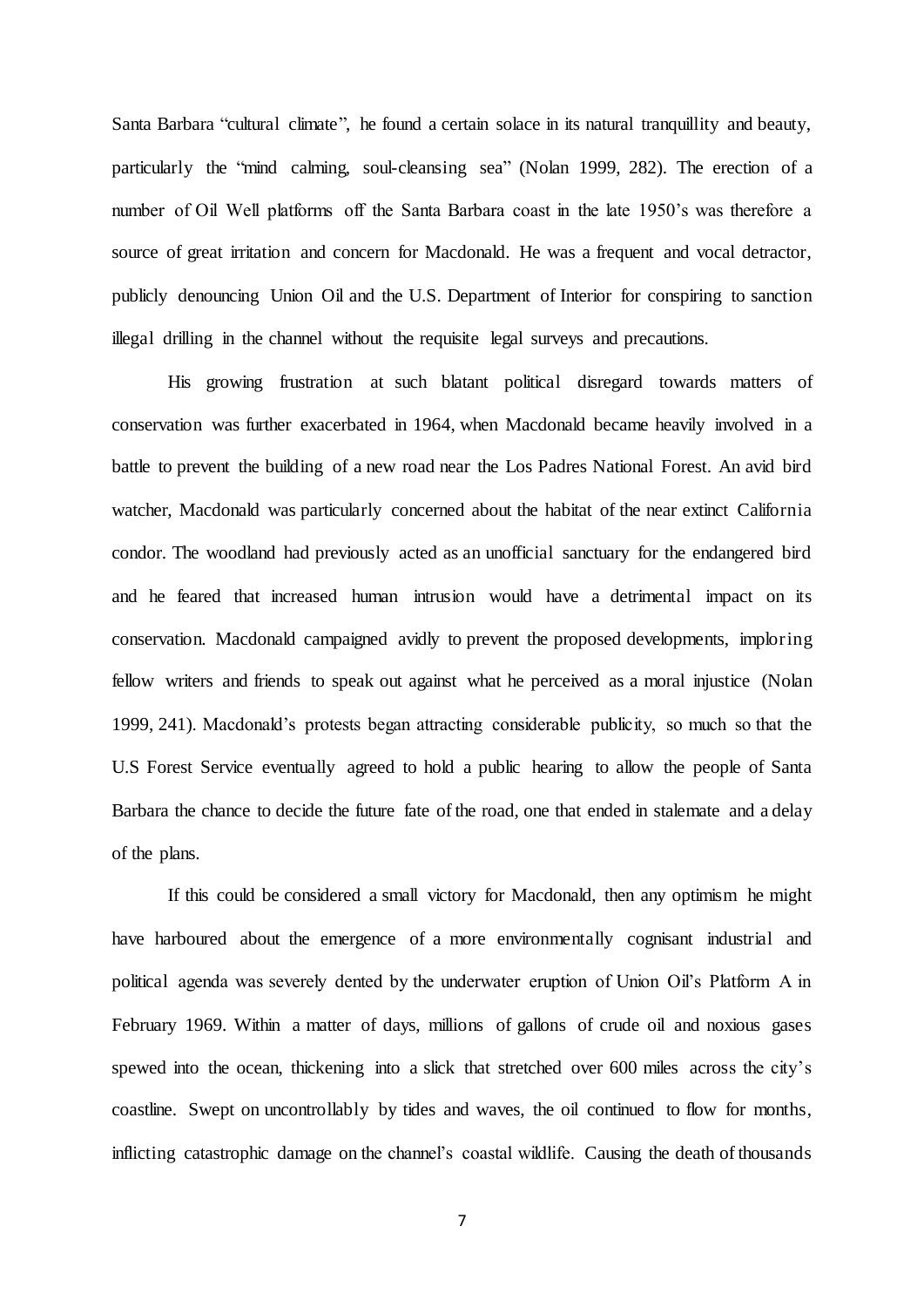of birds, aquatic mammals and other fragile fauna, the oil spill was an environmental disaster on an unprecedented scale (Campbell 2008, 341). Describing the event as the "blowout heard around the world", Macdonald and wife Margaret once again spearheaded protests against oil drilling on the Santa Barbara coast (Macdonald 1998, 326). Although Macdonald had written, and continued to write, investigative and polemical pieces regarding the need for greater levels of ecological awareness and intervention, it was this event that prompted his explicit movement into environmental fiction. Described by Macdonald as "subject matter books", both *The Underground Man* (1971) and *Sleeping Beauty* (1973) signalled a new phase in the Archer novels, one that shifted the latent environmental anxieties of his previous texts to the narrative forefront (Nelson & Avery 2016, 124).

## **Innocence Lost:** *The Underground Man* **and** *Sleeping Beauty*

*The Underground Man* offers a warped and cynical vision of the California dream, one in which instances of familial disintegration and corrupted youth become brutally projected against the cataclysmic destruction of California's rural landscape. In the process, Macdonald presents us with an older and more jaded Archer, who in excavating the hidden secrets of damaged and destructive families, is confronted with his own equally disconnected existence. The novel opens with what Michael Kreyling (2005, 140) describes as "a strong premonition of disaster", as the sleeping Archer is woken an ominous "rattle of leaves" and stifling flow of "hot wind" through his open bedroom window (Macdonald 1971, 7). Archer's immediate exposure to the heat and decay of a "slightly used West Los Angeles" generates a portentous atmosphere of impending social and environmental ruin, a foreboding that is further compounded when he observes the sickly discolouration of the morning sky, its perforated edges stained with a "yellowish tinge like cheap paper darkening at the edges" (7).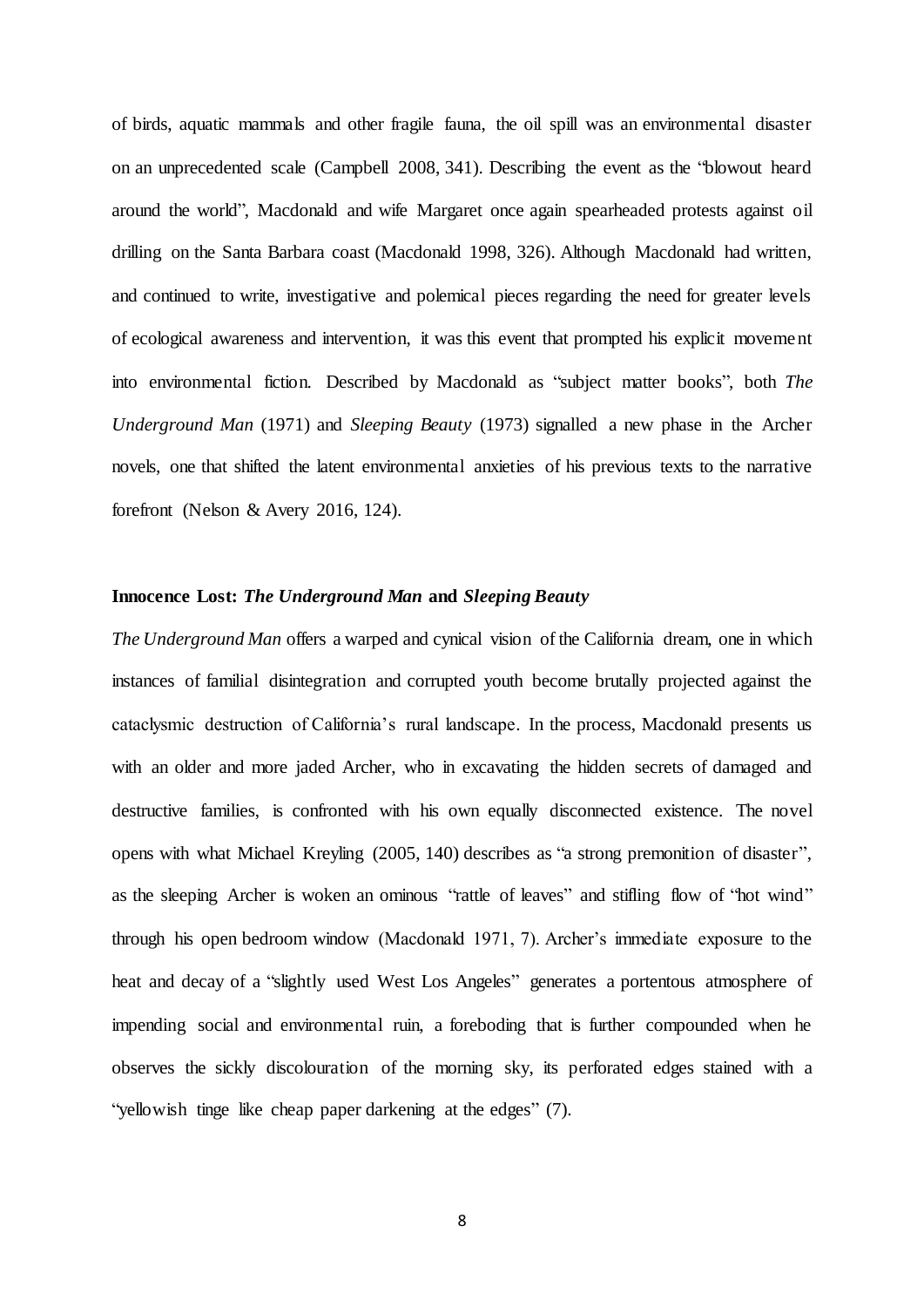This veil of apocalyptic anxiety is momentarily lifted when Archer meets Ronny Broadhurst, an inquisitive and solitary young boy from one of the downstairs apartments. After a hesitant approach, the boy proceeds to help Archer feed a group of scrub jays that have nested in the courtyard of the apartment block. Birds have long been a feature of Macdonald's novels and the symbolism here is unambiguous. Macdonald foregrounds the moral undertones of the text via this symbiotic cohabitation between nature and humanity, whilst simultaneously drawing a forceful correlation between the vulnerability of the boy and the corresponding fragility of the birds. The relative tranquillity of the scene is soon ruptured by the manic energy of Ronny's father, Stanley, a man in his twenties who appears to Archer like "a grown-up version of the boy" with the same "impression of anxiety" (8). After bursting into the apartment courtyard and accusing his estranged wife of infidelity, Stanley whisks his son away to Santa Theresa, the home of the Broadhurst family and the site of a lucrative real estate development. Like his marriage, Stanley's volatile psyche is also in the process of fracturing. Obsessed with the quest to find his own father who mysteriously disappeared when he was a boy, this Freudian theme of parental absence is ironically duplicated via Stanley's similar neglect of his own son Ronny. Persistent in the belief that this loss "robbed his life of its meaning" (21), ironically it is Stanley's search itself that exacerbates the splintering of his already tortured subjectivity. It is unsurprising when Stanley's wife, Jean Broadhurst, appears at Archer's apartment later the same afternoon, expressing concern that she has not heard from either Stanley or Ronny. Her anxiety is further compounded by news of a vicious forest fire sweeping its away across the Santa Theresa hills.

Archer and Jean Broadhurst proceed to search for Stanley at the home of his mother, Mrs Broadhurst, the owner of the lucrative Canyon Estates development. Their approach to the estate unmistakeably emphasises the sordid conjunction between land development, warped family histories and environmental ruin. Like the *Drowning Pool*, the once untainted pastoral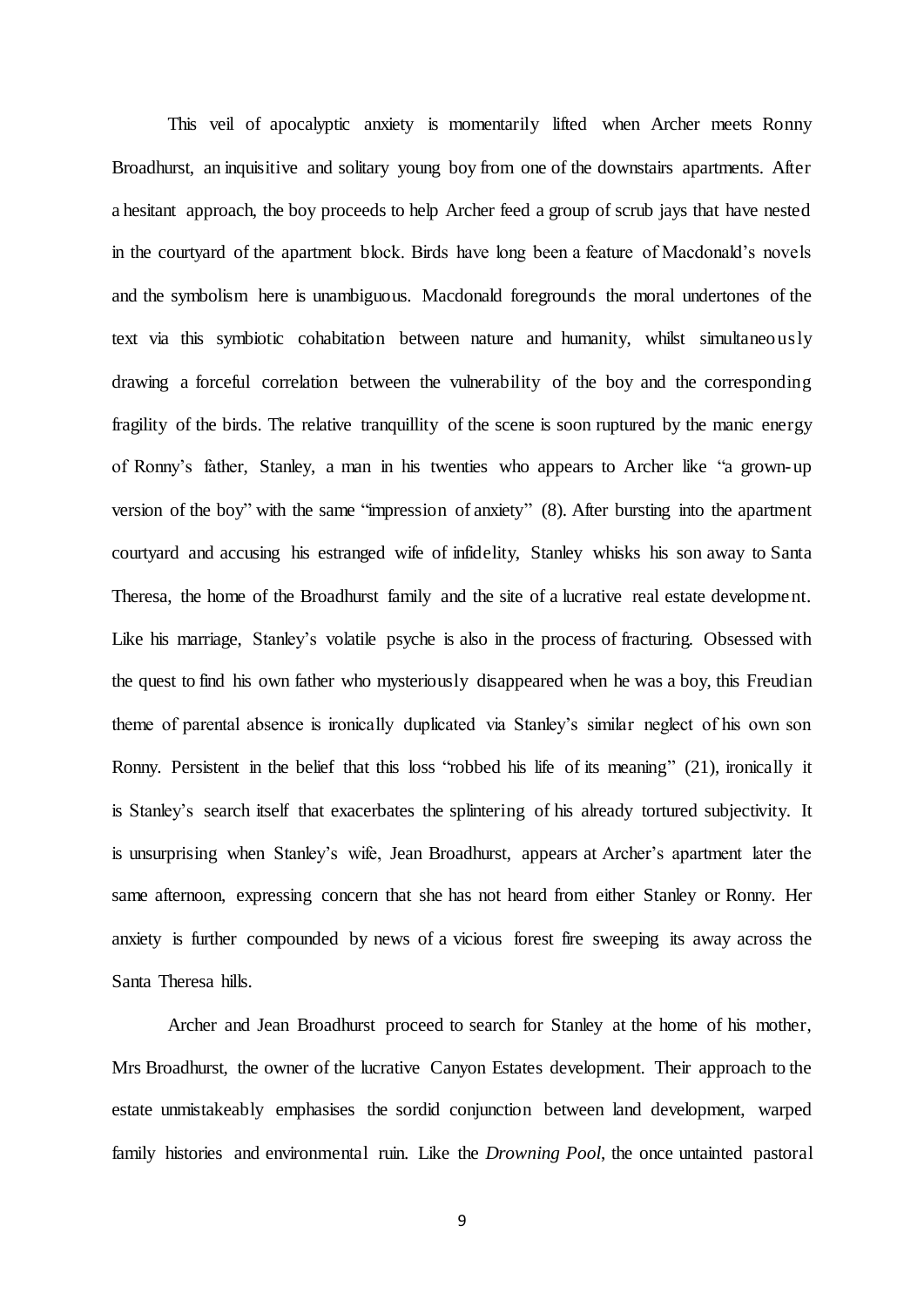landscape has been divided up and swallowed by wealthy suburban homes, the repercussions of which are vividly portended in images of fire, decay and impending combustion:

The Broadhurst ranch lay between these houses and the fire. ... Her private asphalt lane wound through acres of mature avocado trees. Their broad leaves were shrivelling and the tips as if the fire had already reached them, darkening fruit hung down from their branches like hand grenades (32).

Macdonald's depiction of looming ecological catastrophe possesses an almost biblical inevitability, a punishment for past transgressions. The customarily lush leaves of the avocado trees are sinisterly altered into gnarled and shrivelled husks as if already scorched by the intense heat of the blaze. The "darkening" of the fruit itself further accentuates this image of contamination and death, symbolising not only the despoliation of the landscape but also the depravity and corruption underlying both the Broadhurst family history and the Canyon Estates development itself. Having utilised the language of war prior to this passage when comparing the fire to the "flashes of heavy guns too far away to be heard", the convergence between the avocados and "hand grenades" operates to extend this metaphor of intense conflict, whilst also stressing the extent to which the environmental has been superseded by, and subsumed within, broader industrial and economic imperatives.

The tragic repercussions of violence, greed and irresponsibility are no more evident than in the dark history that culminates in the death of Stanley Broadhurst and the simultaneous instigation of the fire. Like in most of Macdonald's novels, it is the sins and transgressions of parents that are revisited upon their children, a theme that becomes powerfully manifested in the mutilation of the equally fragile mountain ecology. Unable to track down Stanley or Ronny at the ranch, Archer's search leads him to the family's mountain cabin, a large and weathered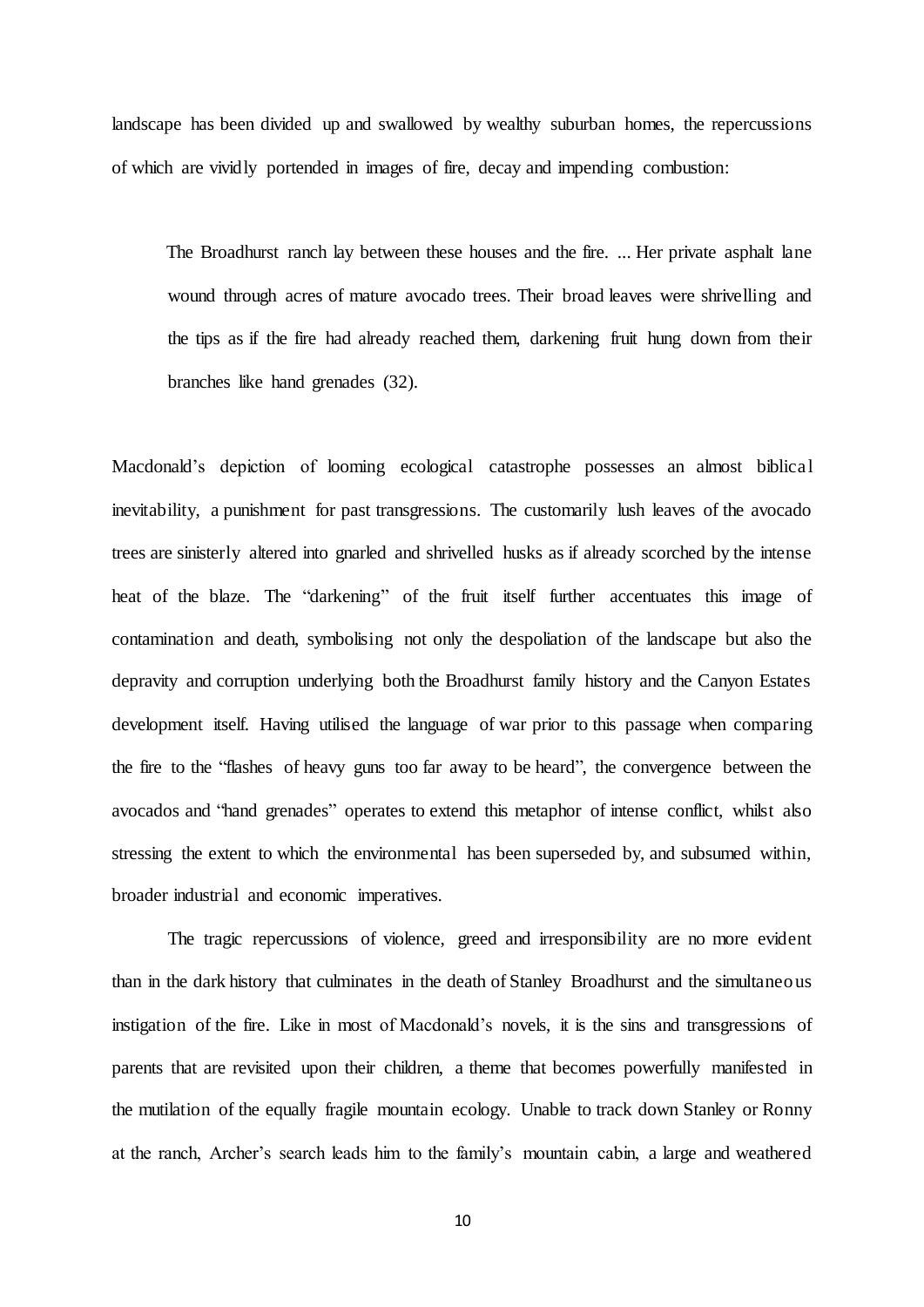redwood structure stained red "as if it had been splashed with blood" (38). This ominous image of violence transpires to be hauntingly apt, as the cabin is soon revealed to be the site of two bloody murders and two burials, one historic, one recent. After finding Stanley Broadhurst's parked car, it is not long before Archer discovers the young man's "curled" and abandoned body. Struck over the head with a pick-axe and then dumped in a shallow grave near the wooded surroundings of the house, the incongruity of the corpse in this idyllic forest scene clearly signifies what Ralph Willett describes as "a disturbance within nature" (1996, 25). This sense of disturbance is further compounded when Archer determines that it was Stanley's dropped cigarillo that instigated the forest fire in the first place. Although ostensibly an act of negligence, on a larger level the fire emerges as a metaphor for the damage inflicted upon future generations by the careless and selfish acts or crimes of those in the past. As well as instigating the fire, Stanley's death acts as the catalyst for a series of escalating revelations that slowly unearth a fraught history of betrayal, infidelity and intergenerational conflict, one that implicates several interlocking families. This unravelling runs in tandem with the swelling ferocity and intensity of the fire, as Macdonald establishes a clear reciprocity between the ecological and the familial. In both cases, Macdonald demonstrates that acts of negligence and "human short-sightedness" invariably come with "harsh consequences", both social and environmental (Bryson 2010, 169).

With the young Ronny Broadhurst still missing, Archer's investigation leads him through a host of other fracturing families and it is not long before he links the boy's disappearance to disaffected teenagers Jerry Kilpatrick and Sue Crandall. Like the Broadhurst's, the Kilpatrick's have been similarly torn apart by dishonesty and furtive betrayals. After being abandoned by his mother as a child, Jerry has since been under the guardianship of his father Brian, a real estate developer who symbolises the entrenched corruption and greed of the city's corporate institutions. Disillusioned and angry at his father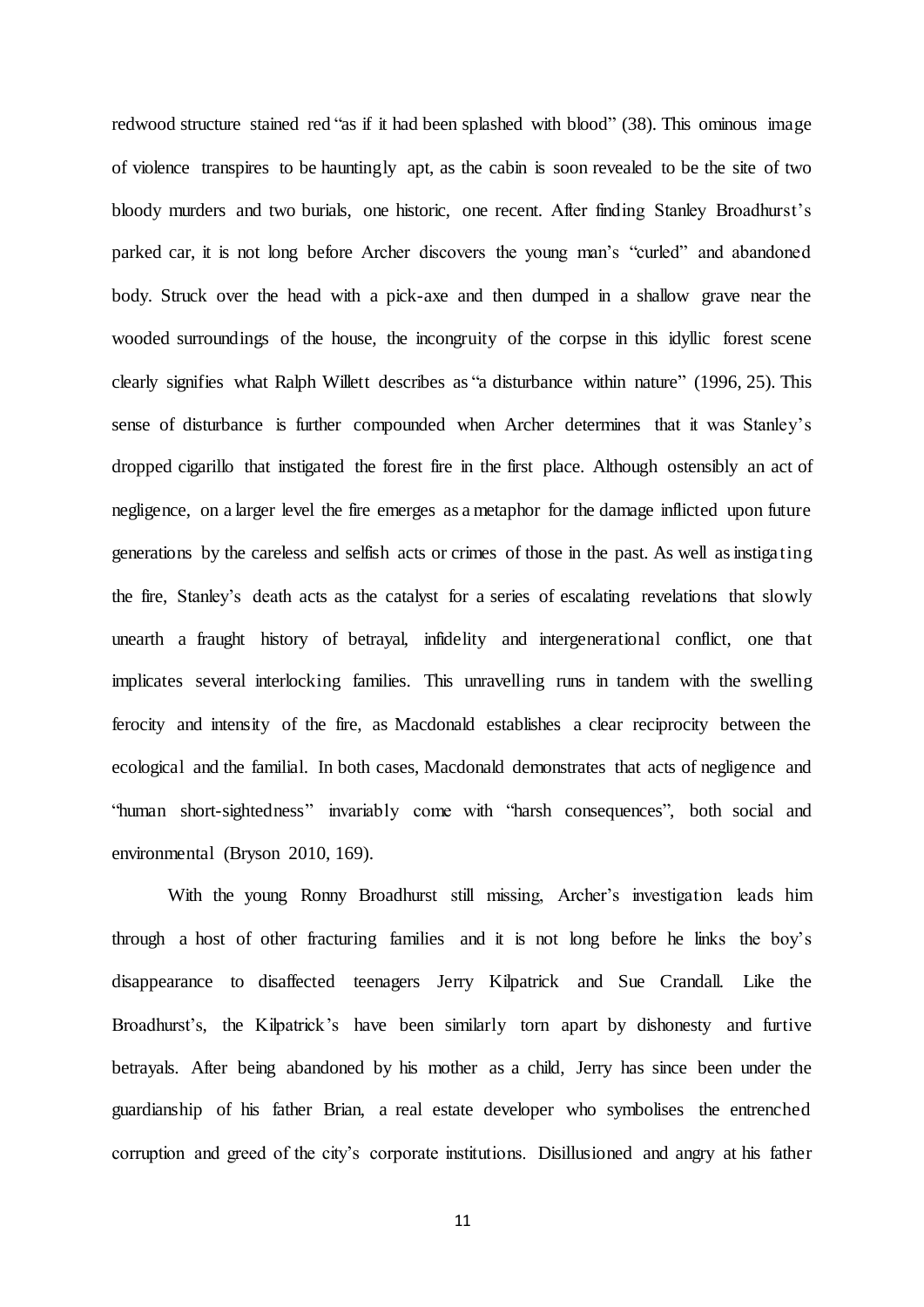for losing his mother to Leo Broadhurst, Jerry strikes up a bond with Sue Crandall, another teenager who feels similarly alienated from her parents. The Crandalls are also implicated in the novel's complex intergenerational and interfamilial saga, representing another fractured household of "mismatched generations and mismatched DNA" (Kreyling 2005, 151).

Archer eventually traces the missing teenagers to the Santa Theresa Marina, but is knocked unconscious by Jerry Kilpatrick before he can rescue the 'kidnaped' Ronny from the fleeing vessel. Through his subsequent inquiries into the damaged family histories of the rogue adolescents, Archer is alerted to the existence of a stark generational divide and profound sense of guilt. This is aptly surmised when a desperate Brian Kilpatrick attempts to understand the motivations for his son's actions. Unable to do so, he asserts: "we're losing a whole generation. They're punishing us for bringing them into the world" (80). Yet Archer sees through this rhetoric and understands that it is the noxious tendrils of past transgressions that have polluted the lives of those in the present. He uses the language of contamination near the climax of the novel, when he eventually tracks the missing teenagers to the Bay Area of San Francisco. After talking Sue Crandall out of jumping from the Golden Gate Bridge, he identifies the kidnapping as an attempt to "rescue Ronny from the adult world" (219). He ruminates that both teenagers ultimately belong "to a generation whose elders had been poisoned, like the pelicans, with a kind of moral DDT that damaged the lives of their young" (212).

The ornithological metaphor reasserts the association between the tarnished innocence of youth and the destruction of nature. Crucially, the overwhelming sense of guilt that saturates the novel becomes reflective not only of failed guardianship, but of a larger betrayal of the pastoral impulse. Like the rogue adolescents that find themselves forced to the periphery of society, the destruction of the natural landscape pushes the pastoral idyll further and further to the margins. Terry Gifford describes this tension between the pastoral idyll and the repercussions of industrial development as key to the American experience of landscape,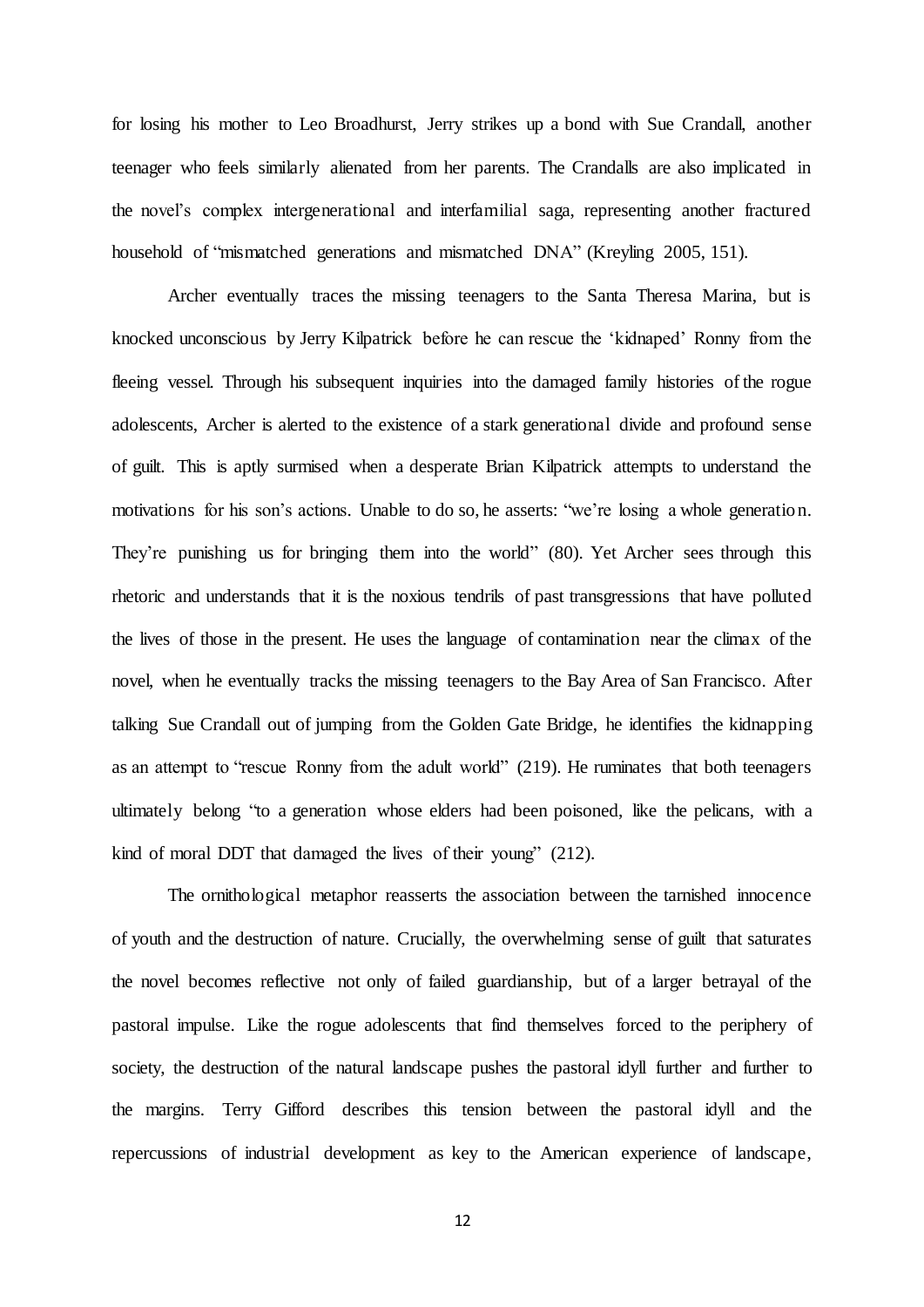arguing that "the anti-pastoral is, in sense, built into the American pastoral" from its origins (2014, 25). Citing Leo Marx's, *The Machine in the Garden*, he describes how the pastoral myth is always bound by a counteractive force that "undermines the idyll" from within (25). This inherent tension between the "dream and its betrayal" is epitomised by Archer and the hardboiled detective novel more generally (Kolodny 8). Whilst Archer laments the destruction of the environment and loss of American innocence, he is still plugged into the technological and industrial mainframe of the city. Like Marlowe before him, Archer is continually drawn back to its dark ravages, a return that renders the pastoral an unattainable and ever receding fantasy.

After rescuing Ronny, Archer pieces together the fragmented and complex history of the murders. Although these revelations precipitate the further breakdown of multiple families, the novel ends on a more ambiguous and possibly conciliatory note. Following a downpour of heavy rains that vanquish the fire but, in the process, further destabilise the city's already delicate ecology, Archer evacuates Jean and Ronny from the approaching flash floods. Driving through the heavy rain—a sign of purification in the wake of the proceeding blaze of depravity and violent passions—Macdonald presents an almost complete pseudo-family unit. As Archer inwardly pleads that Ronny doesn't repeat the same mistakes as his father, Jean reaches behind and gently touches the detective's neck. Macdonald seems to be offering hope here—not only for Archer—but for a whole generation of young people suffering from the moral and ecological deficiencies of their elders. Yet, this sense of hope is simultaneously problematised by the resounding image of the automobile, the veritable machine in the garden. A symbol of the city and technological development more broadly, the ending to the *The Underground Man* not only signals the continuing threat to the natural environment, but also Archer's own guilt and complicity in this process.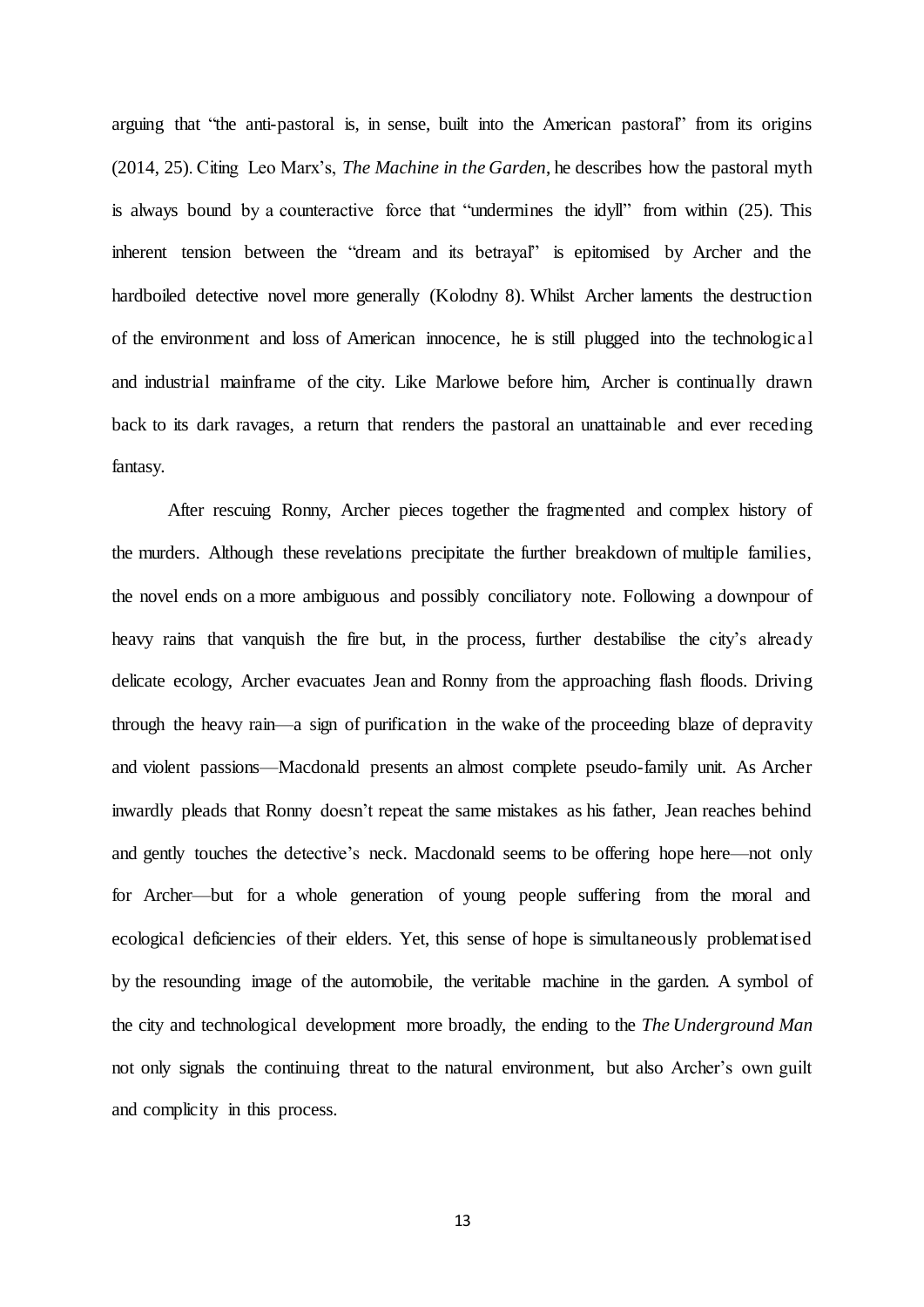The guilt and latent impact of past transgressions is a theme that Macdonald revisits in his second environmental crime novel, *Sleeping Beauty*. The novel unambiguously interrogates Santa Barbara's disastrous, real-life oil spill, using ecological catastrophe to re-examine the relationship between California's physical and psychic landscapes. Yet, *Sleeping Beauty* is a different kind of novel to *The Underground Man*, particularly in terms of pacing. As Tom Nolan suggests, whereas the latter "dances along" frantically "like a wildfire", the former "oozes like the black tide, slow and inexorable" (329). *Sleeping Beauty's* stifling atmosphere of pollution and contamination magnifies Macdonald's nightmare vision of California to uncharted proportions, as evidenced in its potently apocalyptic opening.

Peering out of the aircraft window on his journey back from a vacation in Mexico, Archer is confronted with a seemingly endless vista of black, carcinogenic discharge spreading exponentially across the previously sapphire Pacific Point coastline. In the middle of the slick stands a jagged oil platform, protruding out of the water like "the metal handle of a dagger that had stabbed the world and made it spill black blood" (1). This violent image of a wounded earth gushing black blood has dual implications. It represents the literal damage exacted upon the environment by the economic primacies of industrial capitalism, and can simultaneously be interpreted as a symbol of the fetid and repressed family secrets that will soon bubble to the surface and contaminate the lives of others.

Archer avoids heading home to his Los Angeles apartment and instead drives straight to Pacific Point so that he can assess the damage of the spill in person. Met by a panoramic view of the "enormous slick spreading like premature night across the sea" (2), Archer proceeds to the beach where he encounters—alongside numerous "spectators"—a young woman cradling a contaminated and dying bird.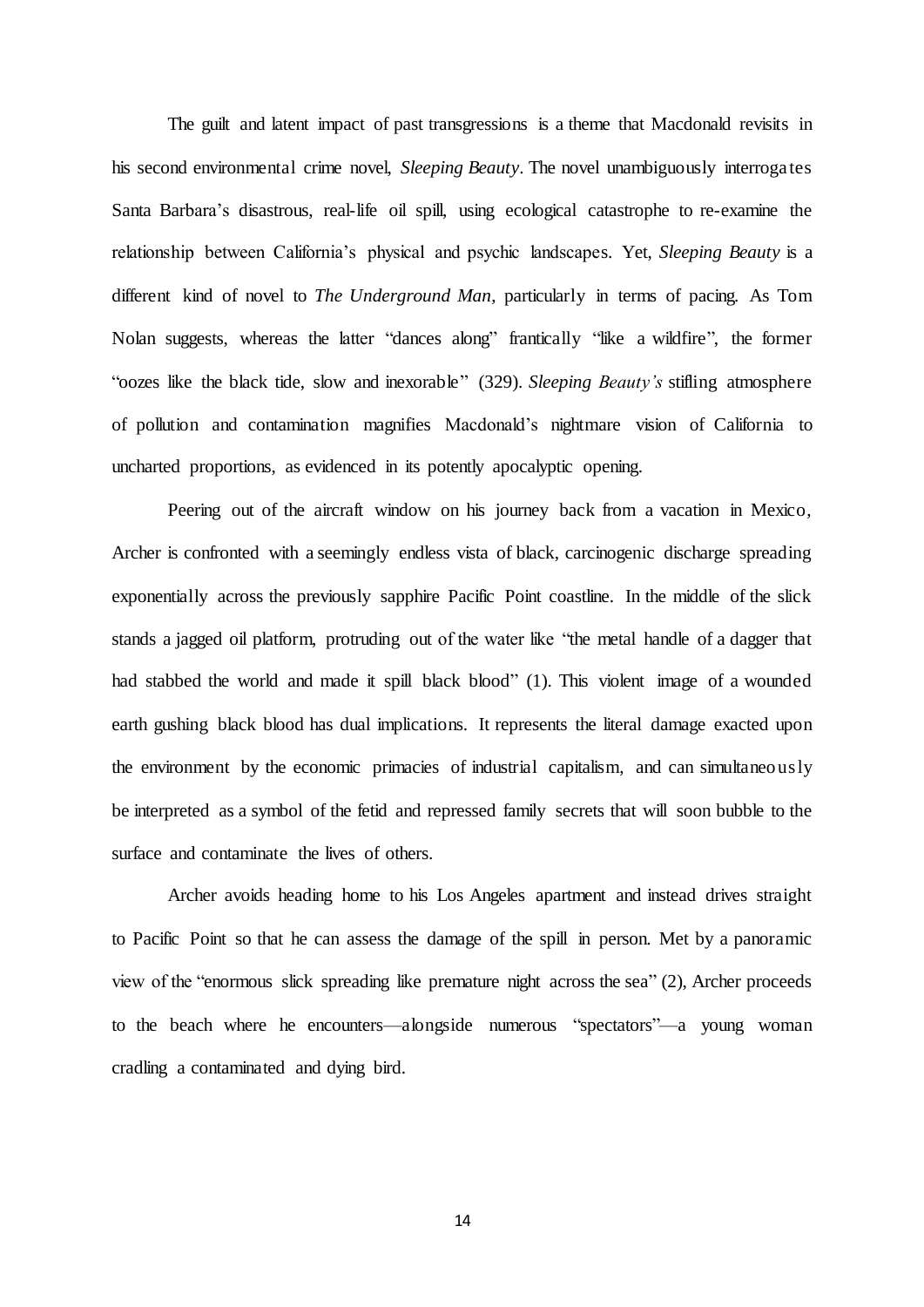The surf was rising sluggishly. A black bird with a sharp beak was struggling in it. The bird had orange-red eyes, which seemed to be burning with anger, but it was so fouled with oil that at first I didn't recognise it as a western grebe.

A woman in a white shirt and slacks waded in thigh-deep and picked it up, holding its head so that I wouldn't peck her. I could see as she came back toward me that she was a handsome young woman with dark eyes as angry as the bird's. (2)

In a near duplication of the opening scene from the *Underground Man*, Macdonald once again draws a clear confluence between the fragility of birds and the brittleness of youth. Like the befouled feathers of the grebe, the young woman's white shirt and slacks are slowly stained by the toxic surf, foregrounding the novel's broader narrative patterns of spoiled innocence. Her anguish at the eventual death of the bird and the more widescale destruction of coastal wildlife is, to a certain extent, rooted in a feeling of guilt and complicity. Archer soon learns that the woman is Laurel Rosso, the granddaughter of oil magnate William Lennox whose company is directly responsible for the blow out. Concerned for Laurel and sensing her vulnerability, Archer offers to drive her home to her husband, Thomas. This proceeds to be a more difficult venture than it first appears, as Laurel soon slips away from Archer's guardianship, stealing a bottle of sleeping pills from his bathroom cabinet in the process. Fearing Laurel may take her own life, Archer feels a responsibility to locate her.

Archer's search for Laurel soon finds him embroiled in the dark history of the Lennox family. Founded by William Lennox, the oil company is now overseen by Laurel's father Jack, an ambitious and secretive man who is keen to subsume full control of the business. Jack's efforts to supress the severity and scale of the spill are aided by Laurel's uncle and former naval captain Benjamin Somerville. Although ostensibly family and business partners, the two men are bound together by a terrible secret, an historical crime that dates back to their naval service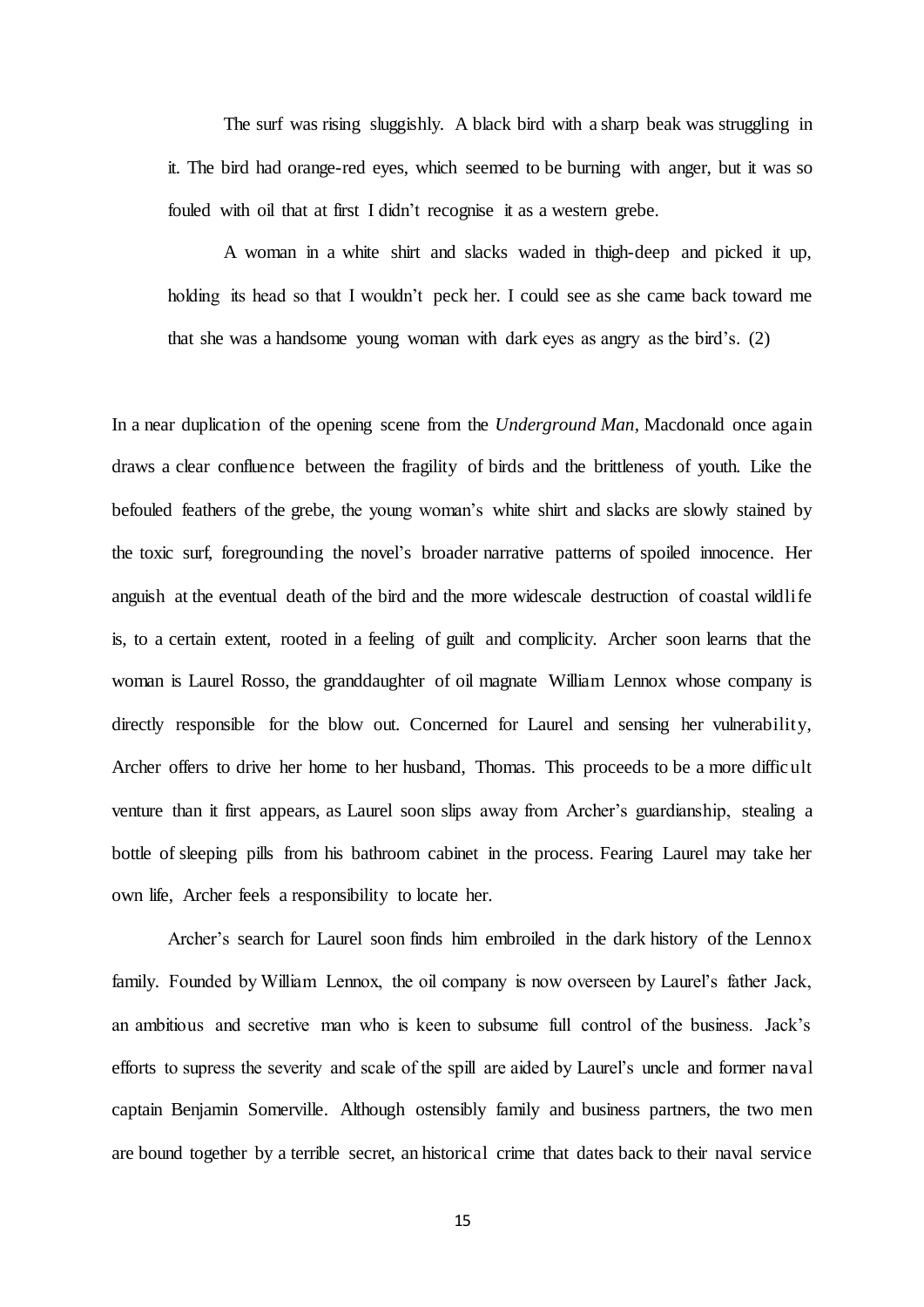during Second World War. In an instance of cyclicality typical of Macdonald's work, the catastrophic ecological disaster the two men face bares striking similarities to the original crime that joins them. Oil is the common denominator in both cases and shapes a larger framework of buried lies, concealed passions and terrible crimes that will return, erupt and contaminate both the Lennox family and the wider landscape of the city, literally and figuratively.

Like many of Macdonald's families, the Lennox dynasty and "its extensions balance the appearance of stability against the actuality of deep psychological fissures" (Kreyling 2005, 148). These hidden cracks, many of which are rooted in the traumas of the past, slowly begin to surface when the body of a scarred old man is discovered face down in the oily shallows of the surf. With "oil in his nostrils" and "oil in his mouth" (82), the polluted cadaver is emblematic of a city so dependent on the consumption of oil that it is literally drowning in it. Indeed, the suffocating residue of oil pervades the text, staining windows, polluting streets and assaulting the sight, smell and taste of those left trudging through the toxic waste of the spill. As much as the eruption becomes an allegory for a family stained by guilt and crime, the novel also interrogates the collective culpability of both the state of California and the nation at large. When freelance reporter Wilbur Cox enlightens Archer on the corporate gambling that directly precipitated the spill, he also blames the broader social milieu for its complicity in the upsurge of oil dependency. "They're not the only gamblers," he asserts, "we're all in the game. We all drive cars and we're all hooked on oil. The question is how can we get unhooked before we drown in the stuff" (112). Archer's sense of culpability is certainly palpable throughout the text. As Kreyling suggests, "mobility is a central part of Archer's identity" and his car is what facilitates his movement around the city (146). As he is drawn deeper and deeper into the violent turmoil of the Lennox family, Archer finds himself "wishing that [humans] could live like birds and move through nature without hurting it or ourselves" (124). Ironically, it is the automobile itself, and the very possibilities it offers, that catalyses a rare moment in the text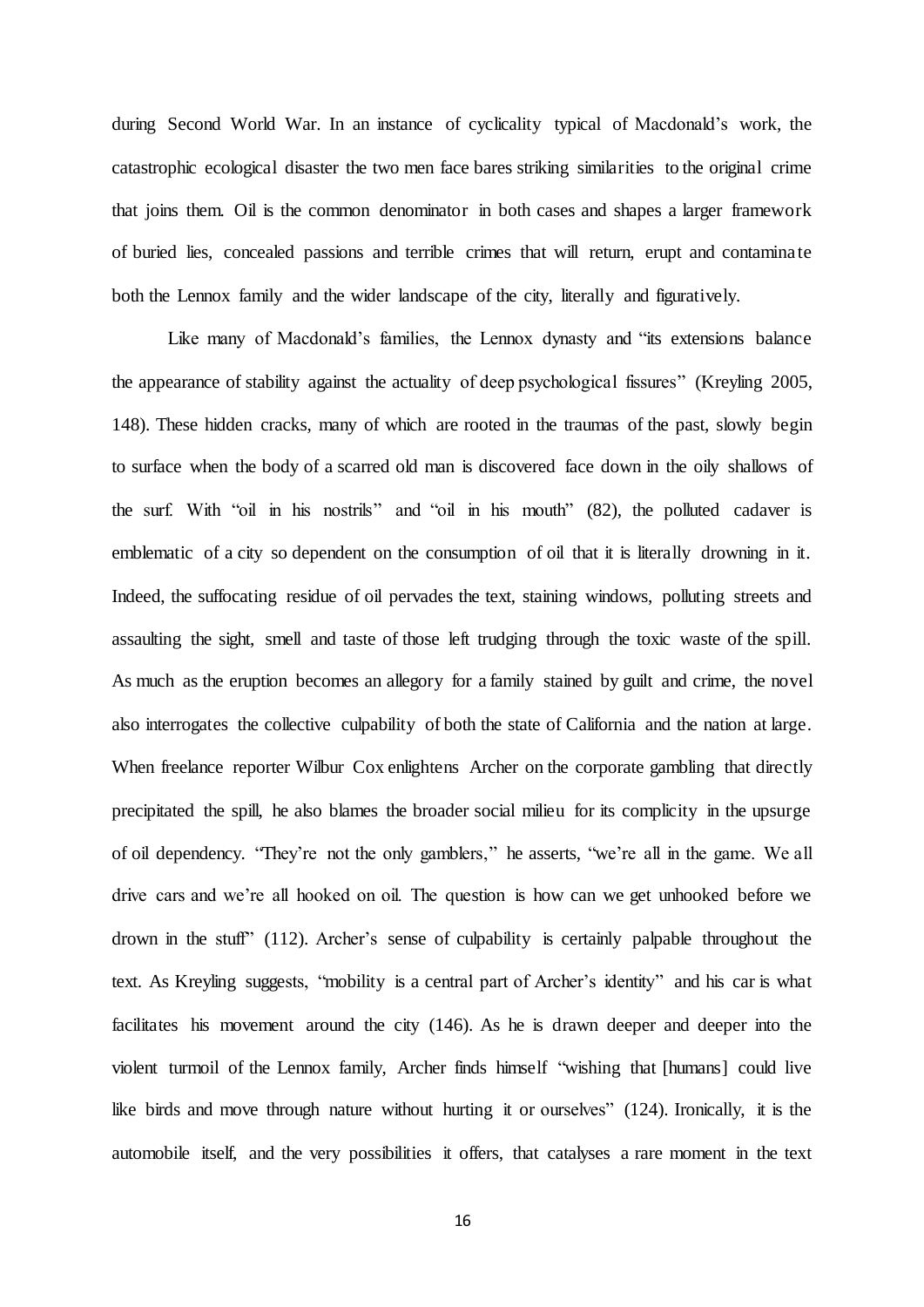where Archer feels "mobile and unencumbered" (86). Yet this feeling is short-lived, as Archer recognises that his vision of freedom and innocence is inherently corrupt. Like everybody else, he is a cog in the polluted machinery of the megalopolis, a trapped "citizen of the endless city" (86). Once again Archer incarnates the complex dialectic of the American pastoral, the irreconcilable bind between the condemnation of technology and its simultaneous embracement.

Like the *Underground Man*, *Sleeping Beauty* presents the tarnished foundations of the family as a symbol of a broader destruction of the pastoral idyll. The repressed sins of the Lennox family, sins that erupt and destroy the lives of those in the present, find their direct equivalence in the disastrous damage visited upon the environment by the similarly shortsighted plunder of natural resources. The oil-sodden body of the scarred man actualises this merging of familial and societal guilt. The witness to an historical murder that was the consequence of infidelities on the part of the both Jack Lennox and Captain Somerville, the dead man becomes the key to unlocking a feted history of betrayal and death. Although blame for the two murders ostensibly falls at the feet of Jack Lennox's disaffected and scorned wife Marian, the whole family are equally implicated in her crimes, reiterating Macdonald's emphasis on collective rather than individual guilt. At the book's close, Archer manages to return Laurel to her family, but cannot prevent Marian Lennox jumping from the balcony of her house down on to the jagged rocks below.

Like all of Macdonald's novels, *The Underground Man* and *Sleeping Beauty* offer a warped image of American suburbia built upon the fragile foundations of repressed crime and intergenerational struggle. Yet this article has argued that these two texts also mark an important shift in Macdonald's crime writing, bringing his previously latent ecological anxieties to the narrative forefront. Through the lens of the corrupt American family, both texts project ancestral dysfunction against the backdrop of shattering environmental devastation and,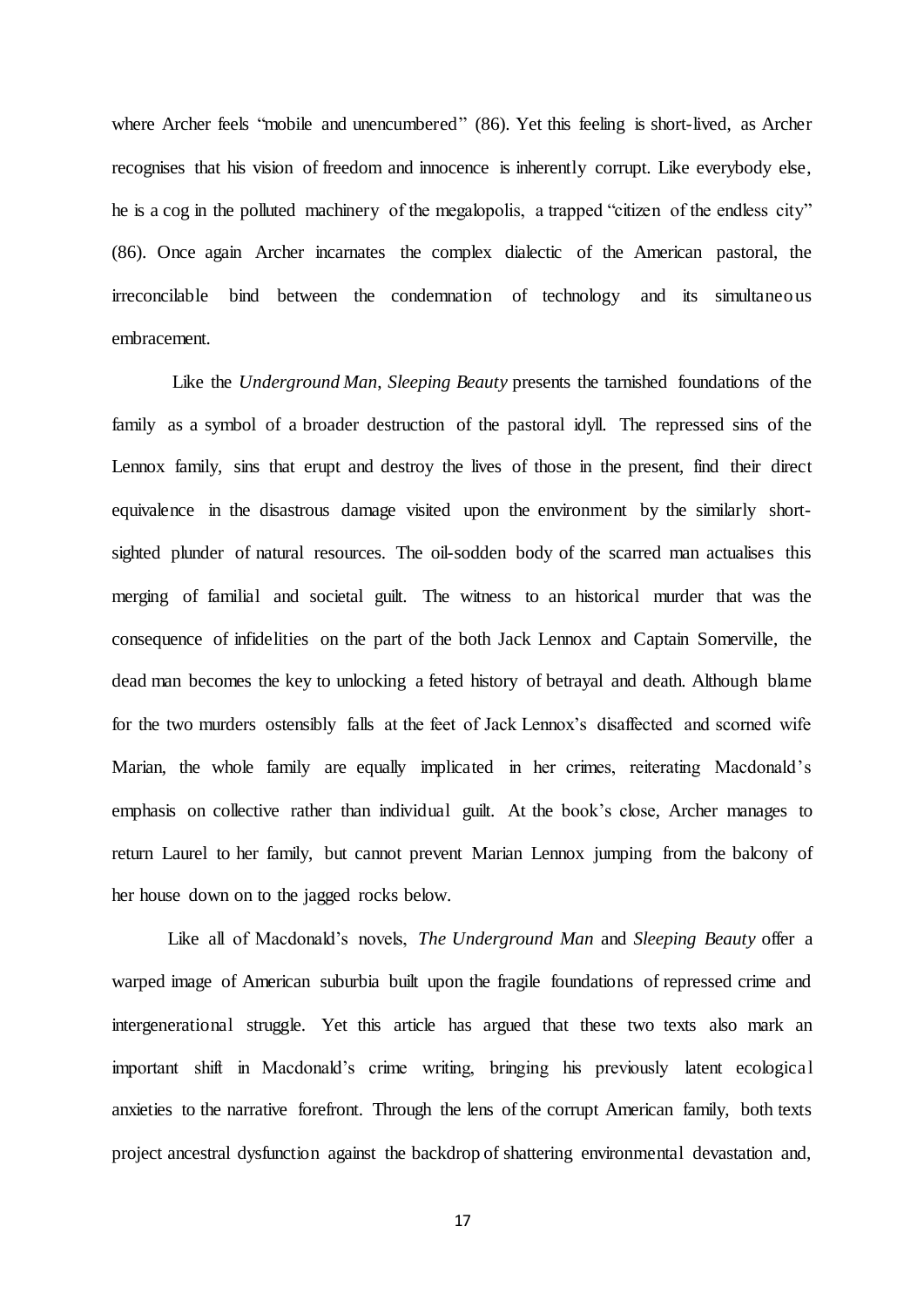in the process, transmit an entrenched tension between nature and technological and industrial development. In this sense, *The Underground Man* and *Sleeping Beauty* bring a unique "environmental consciousness" to the hardboiled crime novel, using narratives of "industrial waste and urban pollution as symbols of the despoliation of the American landscape", both on a physical and psychic level (Casella 2011, 503). In doing so, they mark an important strand in the detective text, whilst simultaneously conforming Macdonald's status as one of the very earliest "ecological prophets" (Wagner Martin 2013, 154). The sociological and industrial scope of Macdonald's environmental crime fiction not only confirms his continued importance in the history of detective fiction, but opens up the potential for further examinations of how pollution and the environment have figured, and continue to figure, in the hardboiled novel.

## **Bibliography**

- Bryson, J. Scott. 2010. "Surf, Sagebrush and Cement Rivers: Reimagining Nature in Los Angeles." In *The Cambridge Companion to the Literature of Los Angeles*, edited by Kevin R. McNamara, 167-176. Cambridge: Cambridge University Press.
- Campbell, Ballard. 2008. *Disasters, Accidents, and Crises in American History: A Reference Guide to the Nation's Most Catastrophic Events.* New York: Facts on File.
- Casella, Donna R. 2001. "Macdonald, Ross." In *The Guide to United States Popular Culture*, edited by Ray Broadus Browne and Pat Browne, 503. Madison: University of Wisconsin Press.
- Chandler, Raymond. 2011. *The Big Sleep.* London: Penguin.
- Fine, David. 2000. *Imagining Los Angeles: A City in Fiction.* Las Vegas: University of Nevada Press.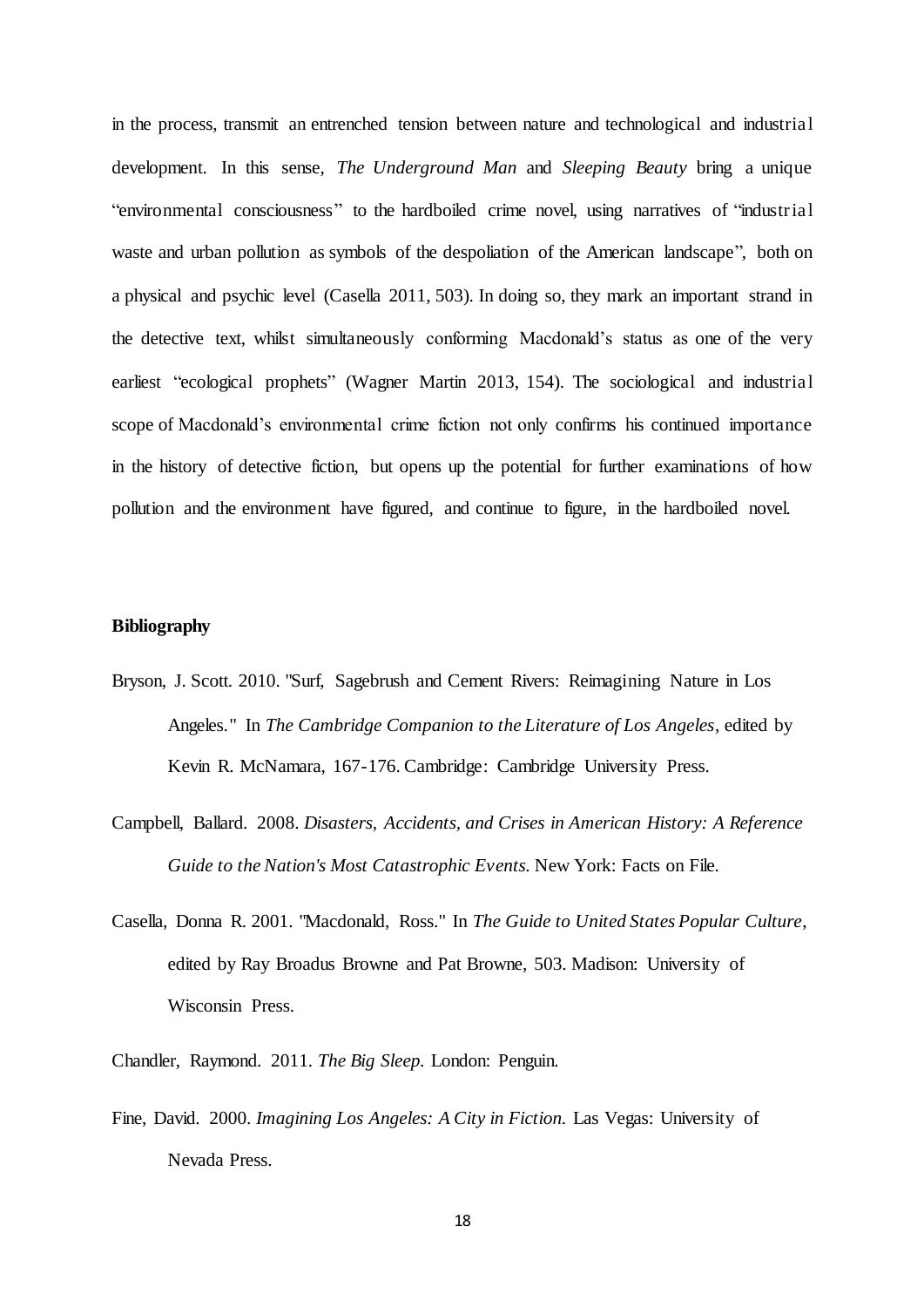Gale, Robert L. 2002. *A Ross MacDonald Companion .* Westport: Greenwood Press.

Garrard, Greg. 2012. *Ecocriticism.* London: Routledge.

- Gifford, Terry. 2014. "Pastoral, Anti-Pastoral and Post-Pastoral." In *The Cambridge Companion to Literature and the Environment*, edited by Louise Westling, 17-30. Cambridge: Cambridge University Press.
- Hammett, Dashiell. 2003. *Red Harvest.* London: Orion.
- Kolodny, Annette. 1975. *The Lay of the Land: Metaphor As Experience and History in American Life and Letters.* Chapel Hill: University of North Carolina Press.
- Kreyling, Michael. 2005. *The Novels of Ross Macdonald.* Columbia: University of South Carolina Press.
- Macdonald, Ross. 1998. "A Writer on the 1969 Santa Barbara Oil Spill, 1972." In *Green Versus Gold: Sources In California's Environmental History*, edited by Carolyn Merchant, 326-328. Covelo: Island Press.
- —. 1973. *Sleeping Beauty.* New York: Knopf.
- —. 2012. *The Drowning Pool.* London: Penguin.
- —. 1971. *The Underground Man.* Glasgow: Collins.
- Moore, Lewis D. 2006. *Cracking the Hard-Boiled Detective: A Critical History from the 1920s to the Present.* Jefferson: McFarland.
- Nelson, Paul, and Kevin Avery. 2016. *It's All One Case: The Illustrated Ross Macdonald Archives.* Seattle: Fantagraphics Books.

Nolan, Tom. 1999. *Ross Macdonald.* New York: Scribner.

Scaggs, John. 2005. *Crime Fiction.* Abingdon: Routledge.